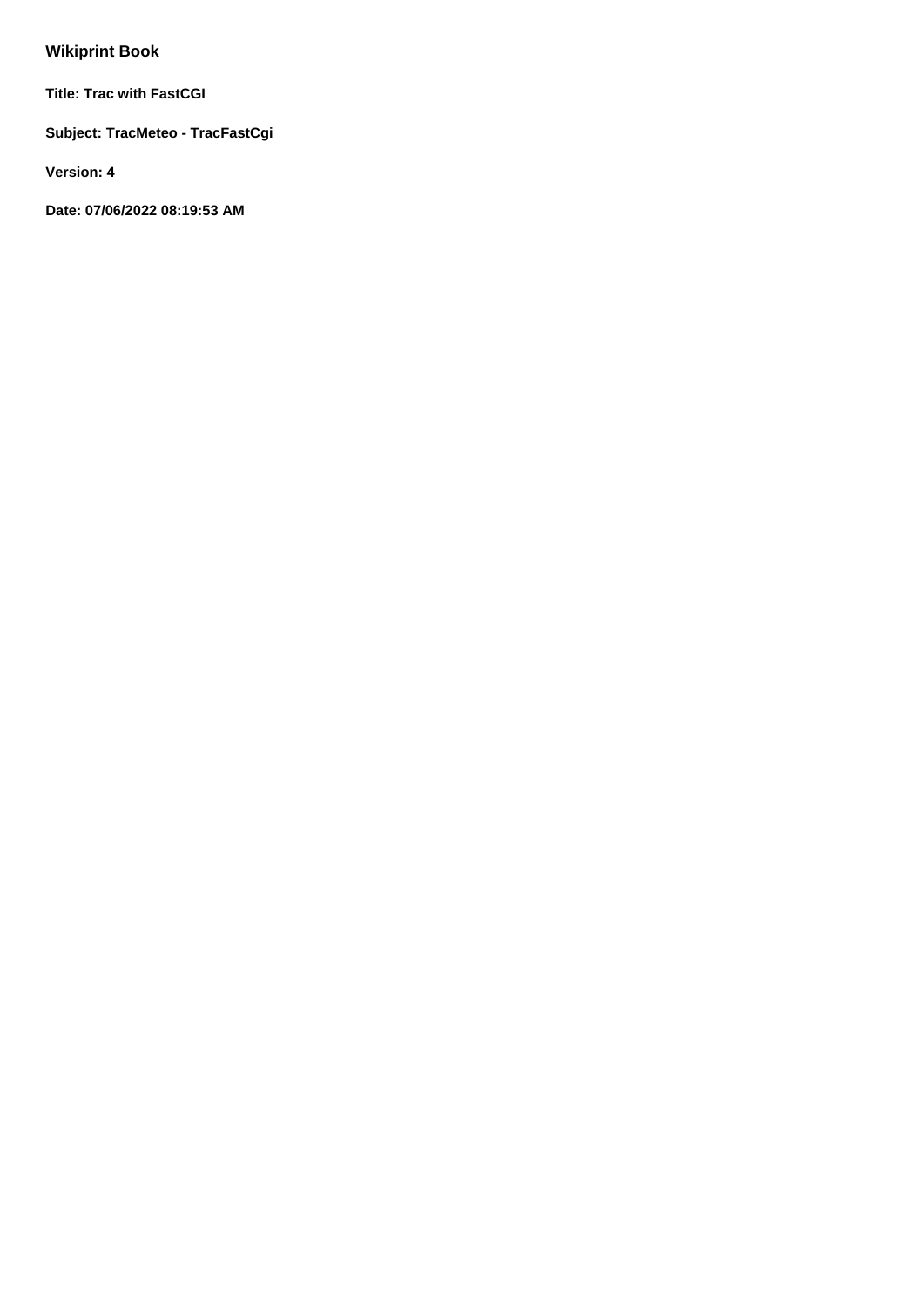## **Table of Contents**

## **Trac with FastCGI 3**

Simple Apache configuration 33 Set up with mod\_fastcgi 3 Set up with mod\_fcgid 3 alternative environment setup 3 Simple Cherokee Configuration 4 Simple Lighttpd Configuration 4 Simple LiteSpeed Configuration 7 Simple Nginx Configuration 8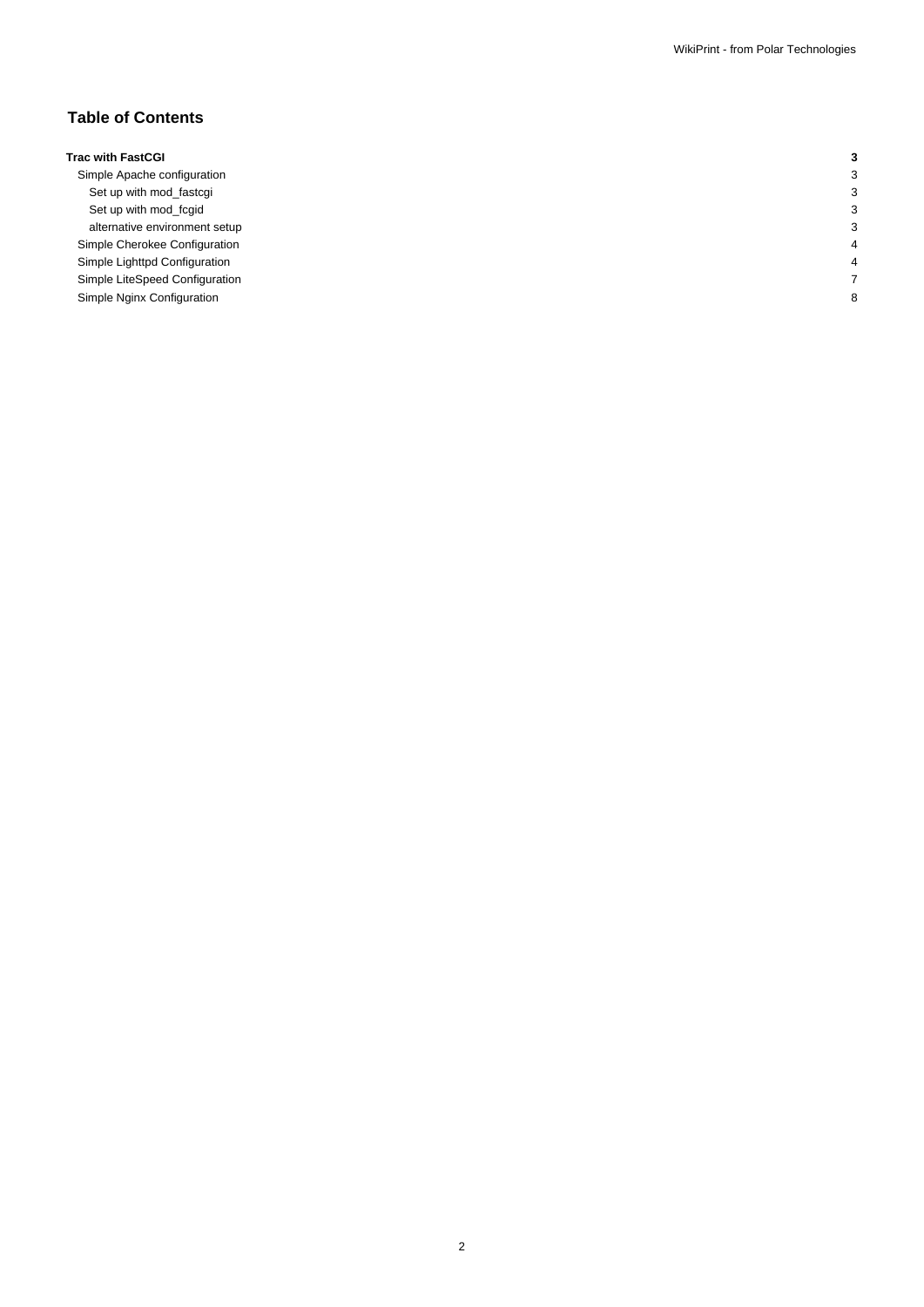## **Trac with FastCGI**

[?FastCGI](http://www.fastcgi.com/) interface allows Trac to remain resident much like with [mod\\_python](https://meteo.unican.es/trac/wiki/TracModPython) or [mod\\_wsgi.](https://meteo.unican.es/trac/wiki/TracModWSGI) It is faster than external CGI interfaces which must start a new process for each request. Additionally, it is supported by much wider variety of web servers.

Note that unlike mod\_python, FastCGI supports [?Apache SuEXEC](http://httpd.apache.org/docs/suexec.html), i.e. run with different permissions than web server running with (mod\_wsgi supports the WSGIDaemonProcess with user / group parameters to achieve the same effect).

Note for Windows: Trac's FastCGI does not run under Windows, as Windows does not implement Socket.fromfd, which is used by \_fcgi.py. If you want to connect to IIS, you may want to try [?AJP/?ISAPI](http://trac.edgewall.org/intertrac/TracOnWindowsIisAjp).

#### **Simple Apache configuration**

There are two FastCGI modules commonly available for Apache: mod\_fastcgi and mod\_fcgid (preferred). The latter is more up-to-date.

The following sections focus on the FCGI specific setup, see also [TracModWSGI](https://meteo.unican.es/trac/wiki/TracModWSGI#ConfiguringAuthentication) for configuring the authentication in Apache.

Regardless of which cgi module is used, be sure the web server has executable permissions on the cgi-bin folder. While FastCGI will throw specific permissions errors, mod\_fcgid will throw an ambiguous error if this has not been done. (Connection reset by peer: mod\_fcgid: error reading data from FastCGI server)

#### **Set up with mod\_fastcgi**

mod\_fastcgi uses FastCgiIpcDir and FastCgiConfig directives that should be added to an appropriate Apache configuration file:

```
# Enable fastcgi for .fcgi files
# (If you're using a distro package for mod_fcgi, something like
# this is probably already present)
<IfModule mod_fastcgi.c>
  AddHandler fastcgi-script .fcgi
  FastCgiIpcDir /var/lib/apache2/fastcgi
</IfModule>
LoadModule fastcgi_module /usr/lib/apache2/modules/mod_fastcgi.so
```
Setting FastCgiIpcDir is optional if the default is suitable. Note that the LoadModule line must be after the IfModule group.

Configure ScriptAlias or similar options as described in [TracCgi](https://meteo.unican.es/trac/wiki/TracCgi), but calling trac.fcgi instead of trac.cgi.

Add the following to the Apache configuration file (below the FastCgiIpcDir line) if you intend to set up the TRAC\_ENV as an overall default:

FastCgiConfig -initial-env TRAC\_ENV=/path/to/env/trac

Alternatively, you can serve multiple Trac projects in a directory by adding this:

FastCgiConfig -initial-env TRAC\_ENV\_PARENT\_DIR=/parent/dir/of/projects

#### **Set up with mod\_fcgid**

Configure ScriptAlias (see [TracCgi](https://meteo.unican.es/trac/wiki/TracCgi) for details), but call trac.fcgi instead of trac.cgi. Note that slash at the end - it is important.

ScriptAlias /trac /path/to/www/trac/cgi-bin/trac.fcgi/

To set up Trac environment for mod\_fcgid it is necessary to use DefaultInitEnv directive. It cannot be used in Directory or Location context, so if you need to support multiple projects, try alternative environment setup below.

DefaultInitEnv TRAC\_ENV /path/to/env/trac/

**alternative environment setup**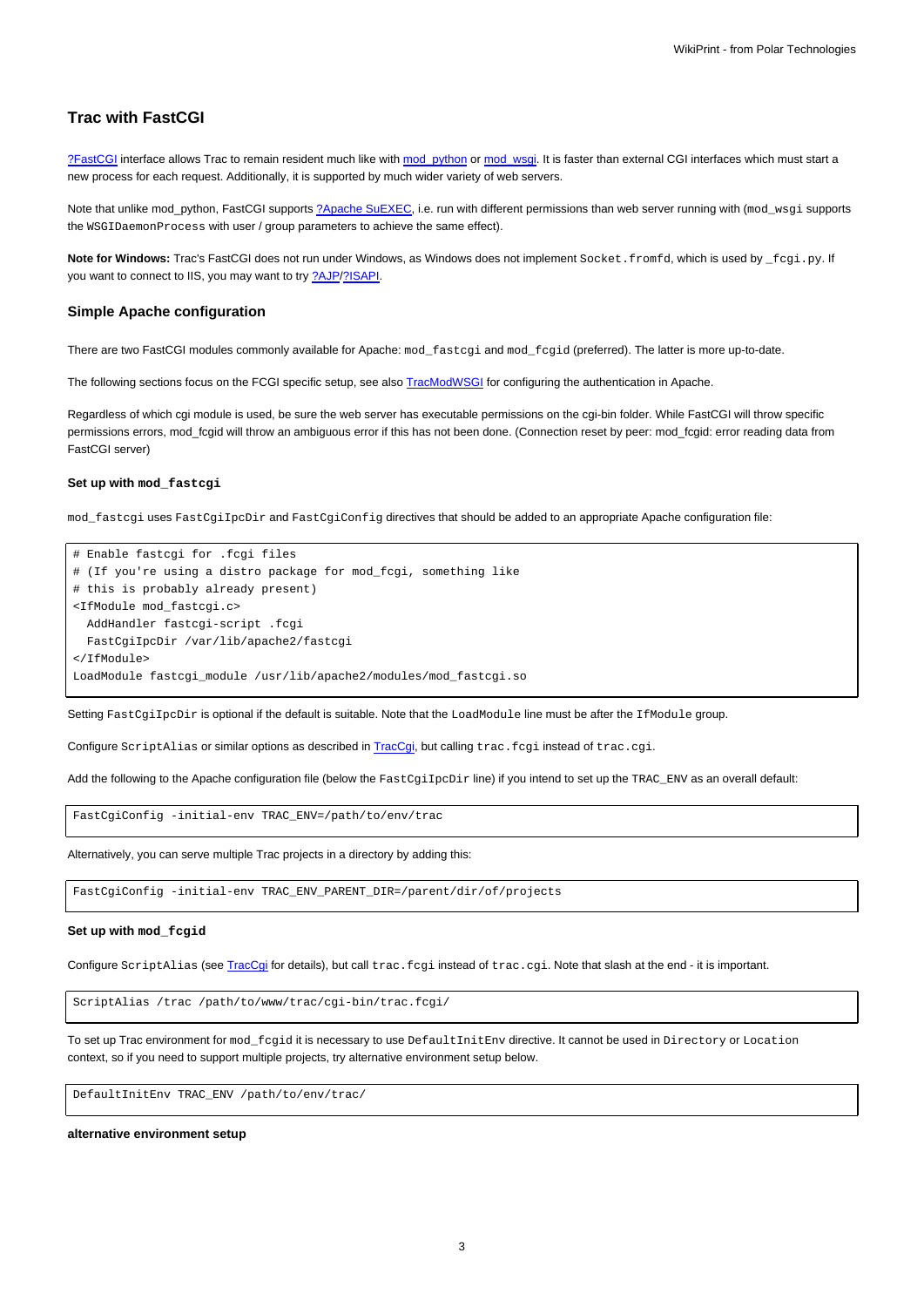A better method to specify path to Trac environment is to embed the path into trac.fcgi script itself. That doesn't require configuration of server environment variables, works for both FastCgi? modules (and for [?lighttpd](http://www.lighttpd.net/) and CGI as well):

```
import os
os.environ['TRAC_ENV'] = "/path/to/projectenv"
```
or

```
import os
os.environ['TRAC_ENV_PARENT_DIR'] = "/path/to/project/parent/dir"
```
With this method different projects can be supported by using different . fcgi scripts with different ScriptAliases.

See [?this fcgid example config](https://coderanger.net/~coderanger/httpd/fcgi_example.conf) which uses a ScriptAlias directive with trac.fcgi with a trailing / like this:

```
ScriptAlias / /srv/tracsite/cgi-bin/trac.fcgi/
```
#### **Simple Cherokee Configuration**

The configuration on Cherokee's side is quite simple. You will only need to know that you can spawn Trac as an SCGI process. You can either start it manually, or better yet, automatically by letting Cherokee spawn the server whenever it is down. First set up an information source in cherokee-admin with a local interpreter.

```
Host:
localhost:4433
Interpreter:
/usr/bin/tracd ?single-env ?daemonize ?protocol=scgi ?hostname=localhost ?port=4433 /path/to/project/
```
If the port was not reachable, the interpreter command would be launched. Note that, in the definition of the information source, you will have to manually launch the spawner if you use a Remote host as Information source instead of a Local interpreter.

After doing this, we will just have to create a new rule managed by the SCGI handler to access Trac. It can be created in a new virtual server, trac.example.net for instance, and will only need two rules. The **default** one will use the SCGI handler associated to the previously created information source. The second rule will be there to serve the few static files needed to correctly display the Trac interface. Create it as Directory rule for /common and just set it to the Static files handler and with a Document root that points to the appropriate files: \$TRAC\_LOCAL/htdocs/ (where \$TRAC\_LOCAL is a directory defined by the user or the system administrator to place local trac resources).

#### Note:

If the tracd process fails to start up, and cherokee displays a 503 error page, you might be missing the [?python-flup](http://trac.saddi.com/flup) package. Python-flup is a dependency which provides trac with SCGI capability. You can install it on debian based systems with:

```
sudo apt-get install python-flup
```
#### **Simple Lighttpd Configuration**

The FastCGI front-end was developed primarily for use with alternative webservers, such as [?lighttpd](http://www.lighttpd.net/).

lighttpd is a secure, fast, compliant and very flexible web-server that has been optimized for high-performance environments. It has a very low memory footprint compared to other web servers and takes care of CPU load.

For using trac.fcgi(prior to 0.11) / fcgi\_frontend.py (0.11) with lighttpd add the following to your lighttpd.conf:

```
#var.fcgi_binary="/usr/bin/python /path/to/fcgi_frontend.py" # 0.11 if installed with easy_setup, it is inside the egg dir
var.fcgi_binary="/path/to/cgi-bin/trac.fcgi" # 0.10 name of prior fcgi executable
fastcgi.server = ("/trac" =>
                  ("trac" =>
                    ("socket" => "/tmp/trac-fastcgi.sock",
                     "bin-path" => fcgi_binary,
```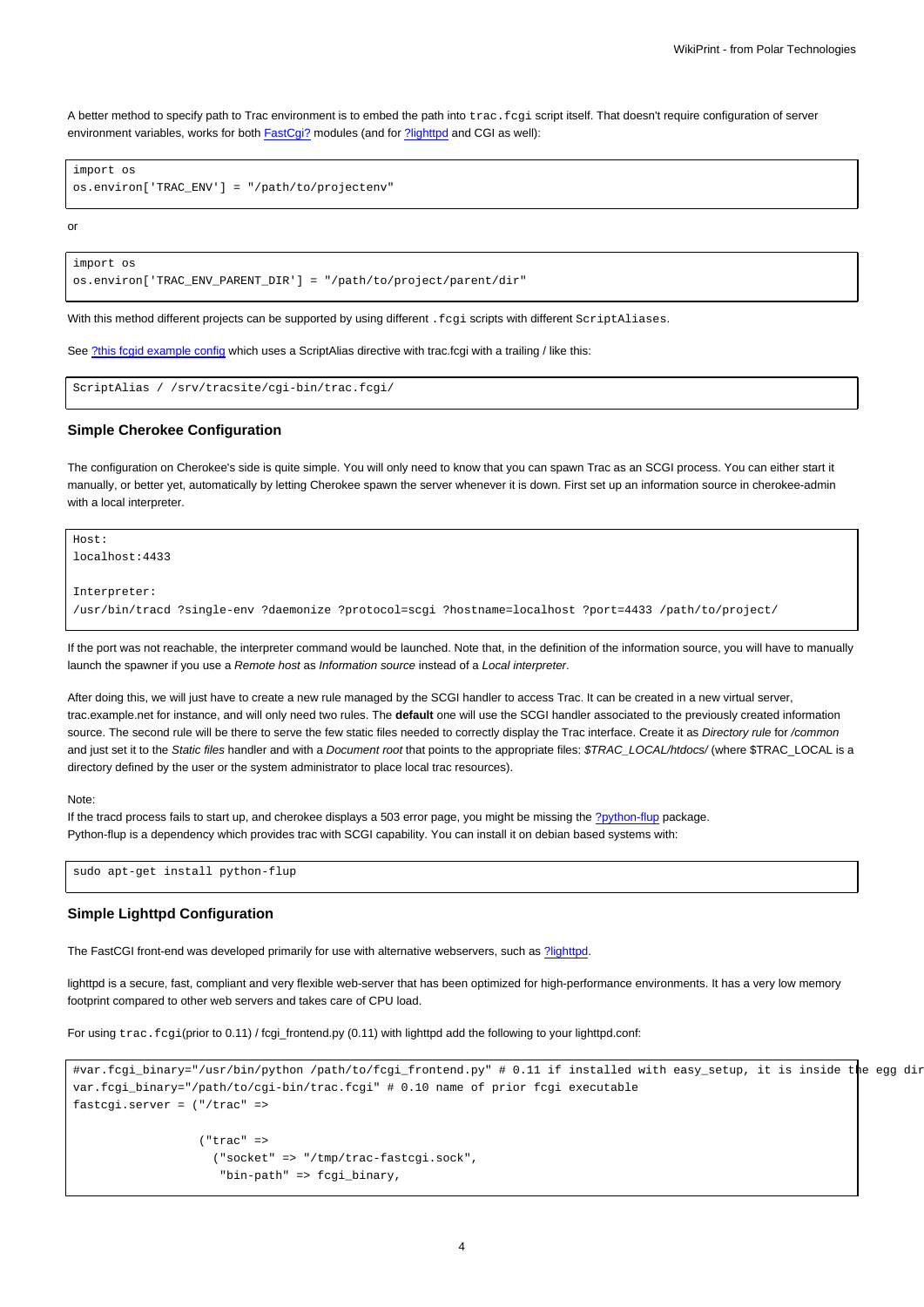```
"check-local" => "disable",
     "bin-environment" =>
       ("TRAC_ENV" => "/path/to/projenv")
    )
 )
)
```
Note that you will need to add a new entry to fastcgi.server for each separate Trac instance that you wish to run. Alternatively, you may use the TRAC\_ENV\_PARENT\_DIR variable instead of TRAC\_ENV as described above, and you may set one of the two in trac.fcgi instead of in lighttpd.conf using bin-environment (as in the section above on Apache configuration).

Note that lighttpd has a bug related to 'SCRIPT\_NAME' and 'PATH\_INFO' when the uri of fastcgi.server is '/' instead of '/trac' in this example (see [?#2418\)](http://trac.edgewall.org/intertrac/%232418). This is fixed in lighttpd 1.5, and under lighttpd 1.4.23 or later the workaround is to add "fix-root-scriptname" => "enable" as a parameter of fastcgi.server.

For using two projects with lighttpd add the following to your lighttpd.conf:

```
fastcgi.server = ("/first" =>
                   ("first" =>
                    ("socket" => "/tmp/trac-fastcgi-first.sock",
                     "bin-path" => fcgi_binary,
                     "check-local" => "disable",
                     "bin-environment" =>
                       ("TRAC_ENV" => "/path/to/projenv-first")
                    \lambda\lambda.
                  "/second" =>
                    ("second" =>
                    ("socket" => "/tmp/trac-fastcgi-second.sock",
                     "bin-path" => fcgi_binary,
                     "check-local" => "disable",
                     "bin-environment" =>
                       ("TRAC_ENV" => "/path/to/projenv-second")
                    )
                 )
                \lambda
```
Note that field values are different. If you prefer setting the environment variables in the . fcgi scripts, then copy/rename trac.fcgi, e.g., to first.fcgi and second.fcgi, and reference them in the above settings. Note that the above will result in different processes in any event, even if both are running from the same trac.fcgi script.

Note It's very important the order on which server.modules are loaded, if mod auth is not loaded BEFORE mod fastcgi, then the server will fail to authenticate the user.

For authentication you should enable mod\_auth in lighttpd.conf 'server.modules', select auth.backend and auth rules:

```
server.modules = (
...
 "mod_auth",
...
\lambdaauth.backend = "htpasswd"
# Separated password files for each project
# See "Conditional Configuration" in
# http://trac.lighttpd.net/trac/file/branches/lighttpd-merge-1.4.x/doc/configuration.txt
$HTTP['url"] = ~ "^\prime /first/"auth.backend.htpasswd.userfile = "/path/to/projenv-first/htpasswd.htaccess"
}
```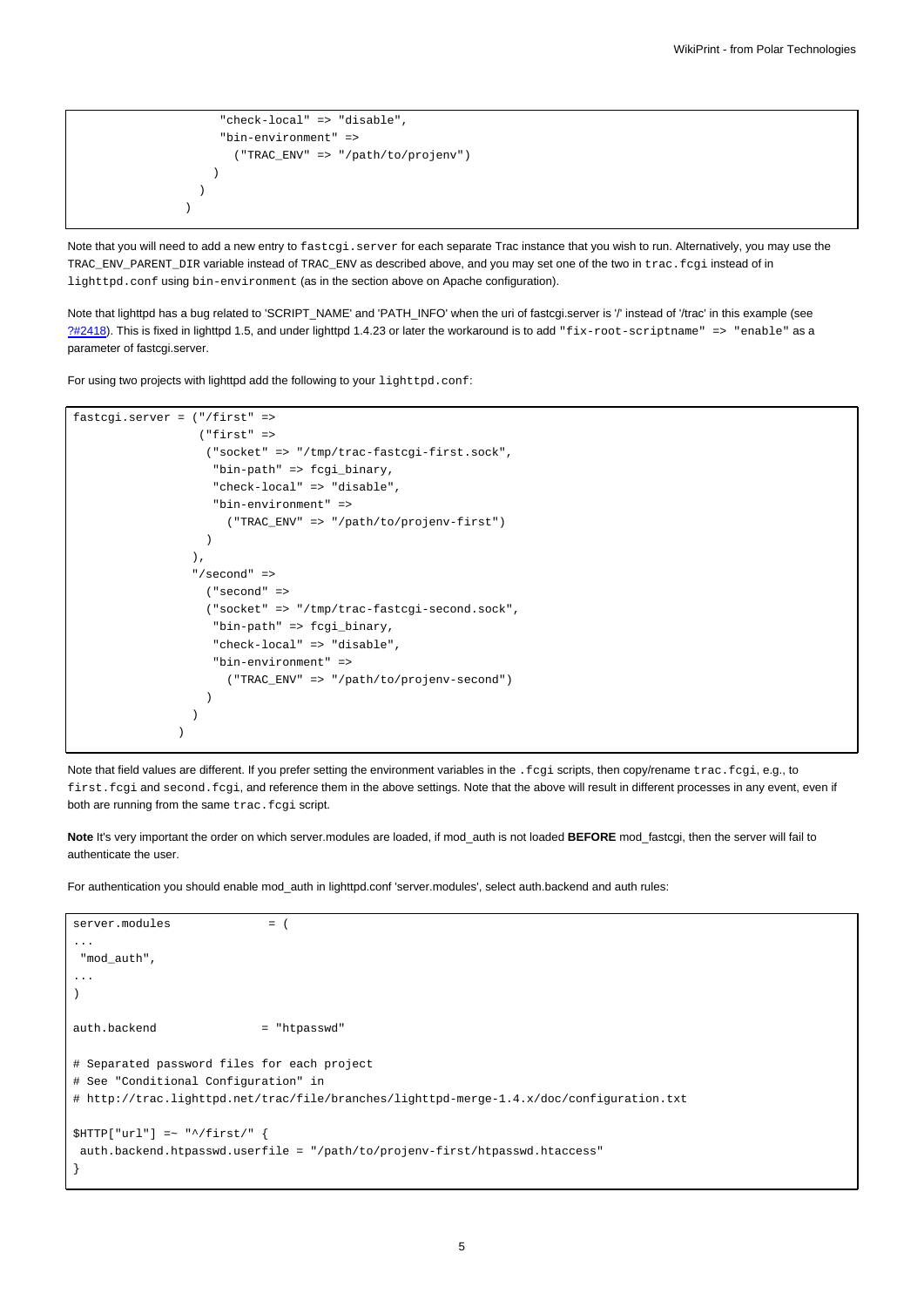```
$HTTP["url"] =~ "^/second/" {
 auth.backend.htpasswd.userfile = "/path/to/projenv-second/htpasswd.htaccess"
}
# Enable auth on trac URLs, see
# http://trac.lighttpd.net/trac/file/branches/lighttpd-merge-1.4.x/doc/authentication.txt
auth.require = ("/first/login" =>
               ("method" => "basic",
                "realm" => "First project",
                "require" => "valid-user"
               ),
               "/second/login" =>
               ("method" => "basic",
                "realm" => "Second project",
                "require" => "valid-user"
               )
              )
```
Note that lighttpd (I use version 1.4.3) stopped if password file doesn't exist.

Note that lighttpd doesn't support 'valid-user' in versions prior to 1.3.16.

Conditional configuration is also useful for mapping static resources, i.e. serving out images and CSS directly instead of through FastCGI:

```
# Aliasing functionality is needed
server.modules += ("mod_alias")
# Set up an alias for the static resources
alias.url = ("/trac/chrome/common" => "/usr/share/trac/htdocs")
# Use negative lookahead, matching all requests that ask for any resource under /trac, EXCEPT in
# /trac/chrome/common, and use FastCGI for those
$HTTP["url"] =~ "^/trac(?!/chrome/common)" {
# Even if you have other fastcgi.server declarations for applications other than Trac, do NOT use += here
fastcgi.server = ("/trac" =>
                  ("trac" =>
                    ("socket" => "/tmp/trac-fastcgi.sock",
                     "bin-path" => fcgi_binary,
                     "check-local" => "disable",
                     "bin-environment" =>
                       ("TRAC_ENV" => "/path/to/projenv")
                    )
                  )
                \lambda}
```
The technique can be easily adapted for use with multiple projects by creating aliases for each of them, and wrapping the fastcgi.server declarations inside conditional configuration blocks. Also there is another way to handle multiple projects and it's to use TRAC\_ENV\_PARENT\_DIR instead of TRAC\_ENV and use global auth, let's see an example:

```
# This is for handling multiple projects
alias.url = ( */\text{trace}/" => */\text{path}/\text{to}/\text{trace}/\text{htdoes}/" )
fastcgi.server += ("/projects" =>
                        ("trac" =>
                          (
                            "socket" => "/tmp/trac.sock",
                            "bin-path" => fcgi_binary,
```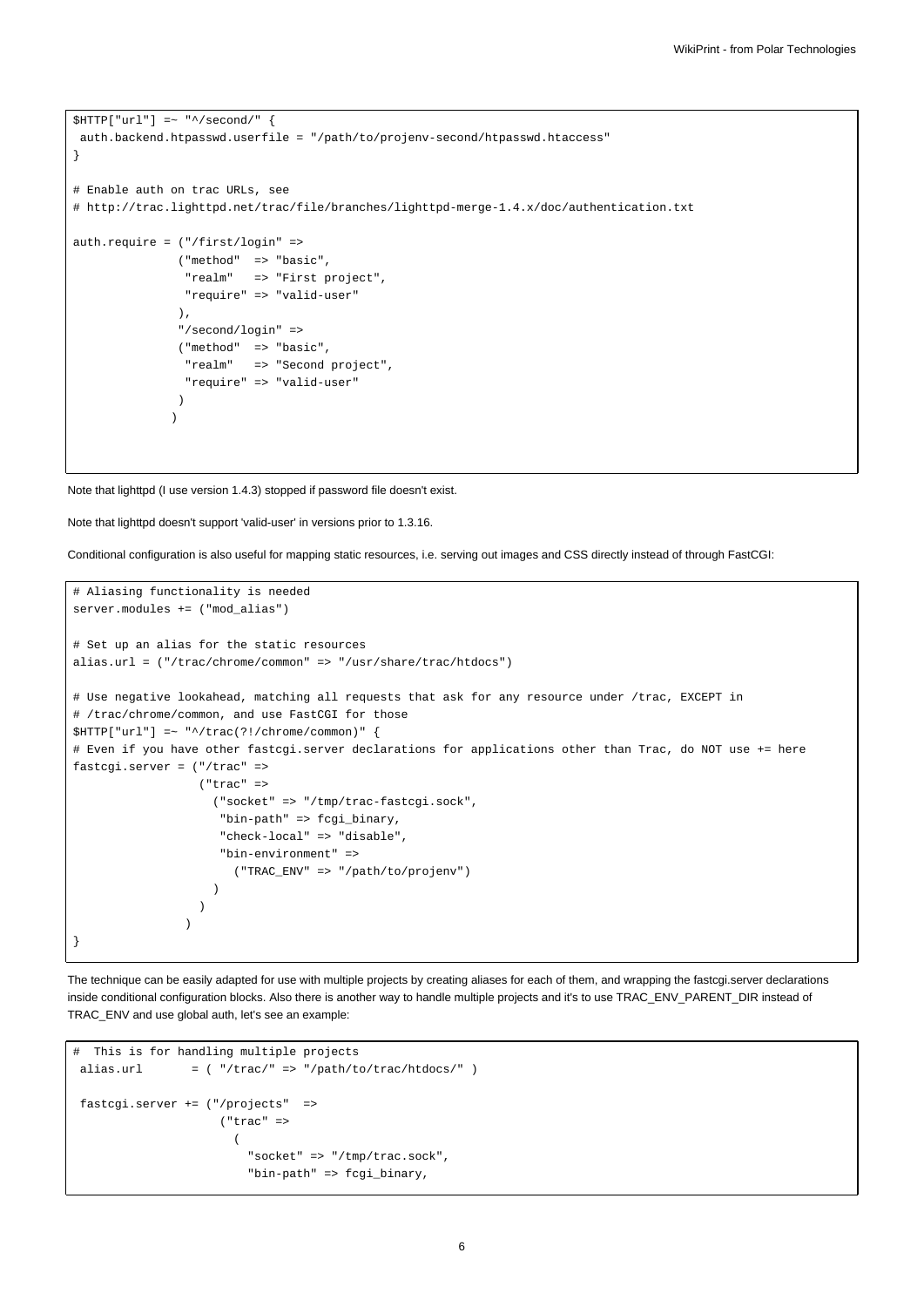```
"check-local" => "disable",
                          "bin-environment" =>
                            ("TRAC_ENV_PARENT_DIR" => "/path/to/parent/dir/of/projects/" )
                        )
                     )
                   \lambda#And here starts the global auth configuration
 auth.backend = "htpasswd"
 auth.backend.htpasswd.userfile = "/path/to/unique/htpassword/file/trac.htpasswd"
$HTTP["url"] =~ "^/projects/.*/login$" {
  auth.require = ("/" =>
                    (
                       "method" => "basic",
                      "realm" => "trac",
                       "require" => "valid-user"
                    )
                  )
 }
```
Changing date/time format also supported by lighttpd over environment variable LC\_TIME

```
fastcgi.server = ("/trac" =>
                    ("trac" =>
                      ("socket" => "/tmp/trac-fastcgi.sock",
                       "bin-path" => fcgi_binary,
                       "check-local" => "disable",
                       "bin-environment" =>
                         ("TRAC_ENV" => "/path/to/projenv",
                         "LC\_TIME" \implies "ru\_RU" \; )\lambda)
                  \lambda
```
For details about languages specification see [?TracFaq](http://trac.edgewall.org/intertrac/TracFaq) question 2.13.

Other important information like the [mapping static resources advices](https://meteo.unican.es/trac/wiki/TracInstall#MappingStaticResources) are useful for non-fastcgi specific installation aspects. ]

Relaunch lighttpd, and browse to http://yourhost.example.org/trac to access Trac.

Note about running lighttpd with reduced permissions:

If nothing else helps and trac.fcgi doesn't start with lighttpd settings server.username = "www-data", server.groupname = "www-data", then in the bin-environment section set PYTHON\_EGG\_CACHE to the home directory of www-data or some other directory accessible to this account for writing.

#### **Simple LiteSpeed Configuration**

The FastCGI front-end was developed primarily for use with alternative webservers, such as [?LiteSpeed.](http://www.litespeedtech.com/)

LiteSpeed web server is an event-driven asynchronous Apache replacement designed from the ground-up to be secure, scalable, and operate with minimal resources. LiteSpeed can operate directly from an Apache config file and is targeted for business-critical environments.

- 1. Please make sure you have first have a working install of a Trac project. Test install with ?tracd? first.
- 1. Create a Virtual Host for this setup. From now on we will refer to this vhost as TracVhost. For this tutorial we will be assuming that your trac project will be accessible via:

http://yourdomain.com/trac/

1. Go ?TracVhost ? External Apps? tab and create a new ?External Application?.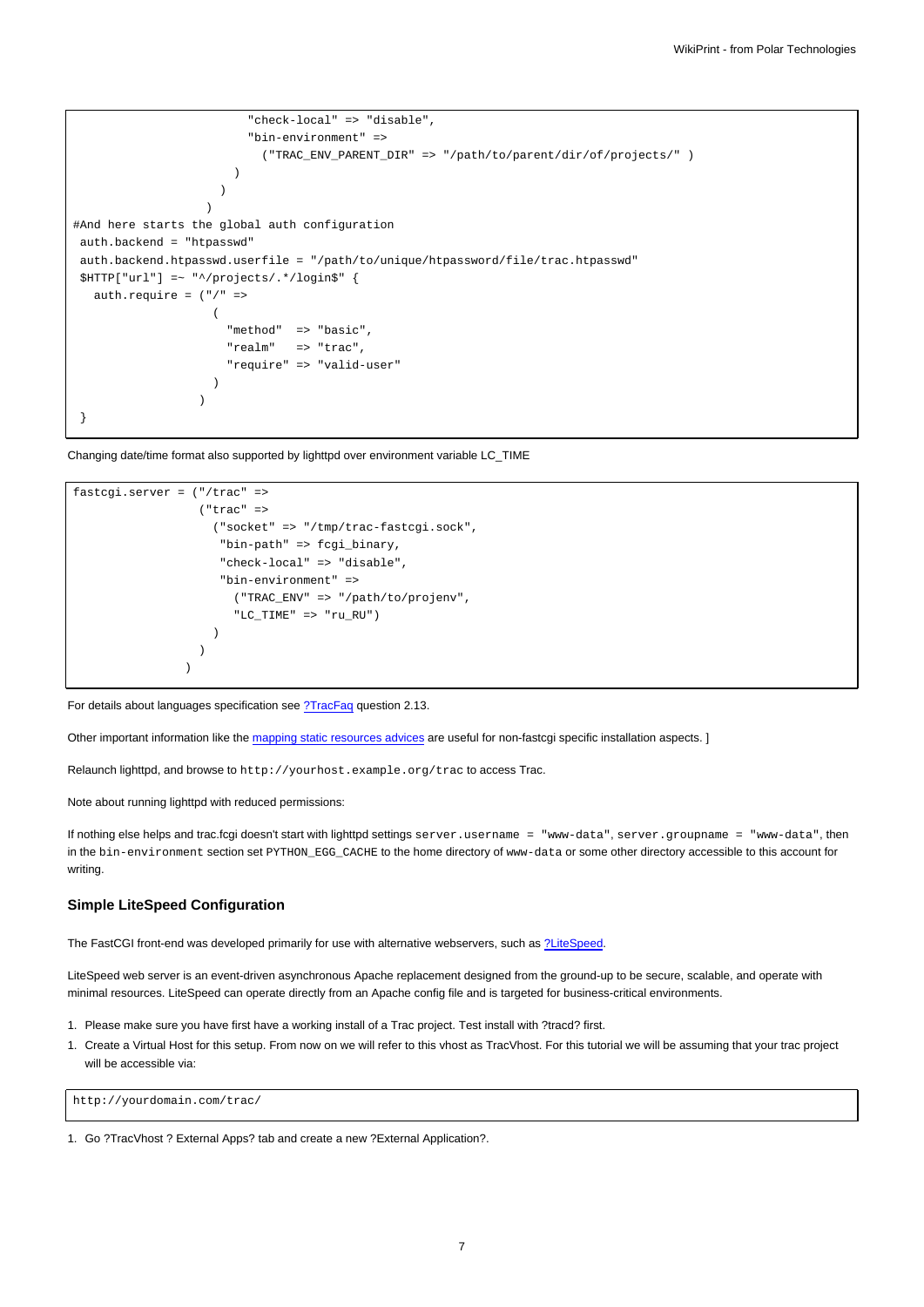Name: MyTracFCGI Address: uds://tmp/lshttpd/mytracfcgi.sock Max Connections: 10 Environment: TRAC\_ENV=/fullpathto/mytracproject/ <--- path to root folder of trac project Initial Request Timeout (secs): 30 Retry Timeout (secs): 0 Persistent Connection Yes Connection Keepalive Timeout: 30 Response Bufferring: No Auto Start: Yes Command: /usr/share/trac/cgi-bin/trac.fcgi <--- path to trac.fcgi Back Log: 50 Instances: 10

1. Optional. If you need to use htpasswd based authentication. Go to ?TracVhost ? Security? tab and create a new security ?Realm?.

```
DB Type: Password File
Realm Name: MyTracUserDB <--- any name you wish and referenced later
User DB Location: /fullpathto/htpasswd <--- path to your htpasswd file
```
If you don?t have a htpasswd file or don?t know how to create the entries within one, go to [?http://sherylcanter.com/encrypt.php](http://sherylcanter.com/encrypt.php), to generate the user:password combos.

1. Go to ?PythonVhost ? Contexts? and create a new ?FCGI Context?.

```
URI: /trac/ \leftarrow --- URI path to bind to python fcgi app we created
Fast CGI App: [VHost Level] MyTractFCGI <--- select the trac fcgi extapp we just created
Realm: TracUserDB \longleftarrow \longleftarrow only if (4) is set. select realm created in (4)
```
1. Modify /fullpathto/mytracproject/conf/trac.ini

```
#find/set base_rul, url, and link variables
base_url = http://yourdomain.com/trac/ <--- base url to generate correct links to
url = http://yourdomain.com/trac/ <--- link of project
link = http://yourdomain.com/trac/ <--- link of graphic logo
```
1. Restart LiteSpeed, ?lswsctrl restart?, and access your new Trac project at:

http://yourdomain.com/trac/

### **Simple Nginx Configuration**

Nginx is able to communicate with FastCGI processes, but can not spawn them. So you need to start FastCGI server for Trac separately.

1. Nginx configuration with basic authentication handled by Nginx - confirmed to work on 0.6.32

```
server {
  listen 10.9.8.7:443;
  server_name trac.example;
  ssl on;
  ssl_certificate /etc/ssl/trac.example.crt;
  ssl_certificate_key /etc/ssl/trac.example.key;
  ssl_session_timeout 5m;
  ssl_protocols SSLv2 SSLv3 TLSv1;
  ssl_ciphers ALL:!ADH:!EXPORT56:RC4+RSA:+HIGH:+MEDIUM:+LOW:+SSLv2:+EXP;
  ssl_prefer_server_ciphers on;
```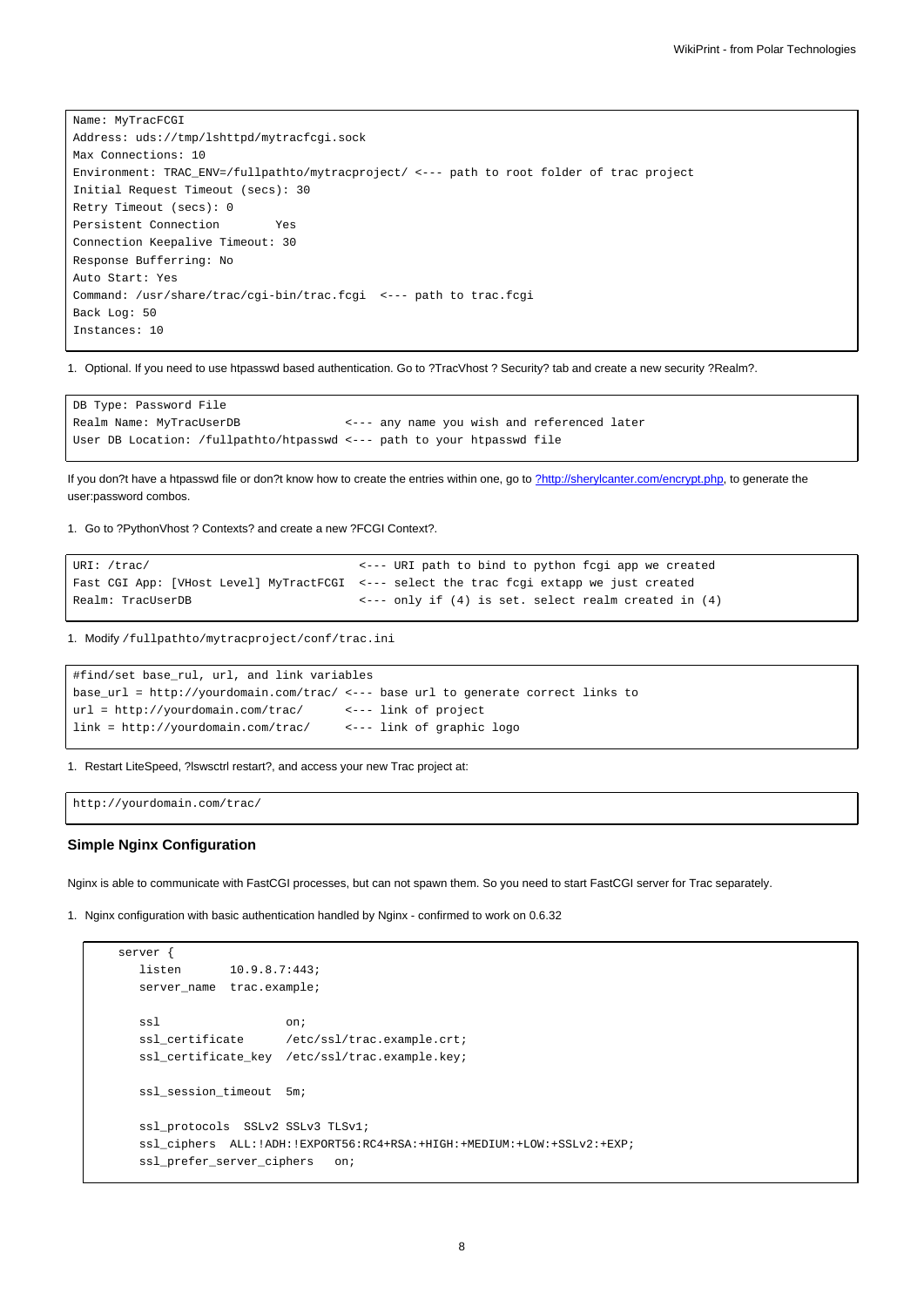```
# (Or ``^/some/prefix/(.*)``.
   if ($uri ~ ^/(.*)) {
        set $path_info /$1;
    }
   # it makes sense to serve static resources through Nginx
   location /chrome/ {
        alias /home/trac/instance/static/htdocs/;
   }
   # You can copy this whole location to ``location [/some/prefix]/login``
   # and remove the auth entries below if you want Trac to enforce
   # authorization where appropriate instead of needing to authenticate
   # for accessing the whole site.
   # (Or ``location /some/prefix``.)
   location / {
       auth_basic "trac realm";
       auth_basic_user_file /home/trac/htpasswd;
       # socket address
       fastcgi_pass unix:/home/trac/run/instance.sock;
       # python - wsgi specific
       fastcgi_param HTTPS on;
       ## WSGI REQUIRED VARIABLES
       # WSGI application name - trac instance prefix.
       # (Or ``fastcgi_param SCRIPT_NAME /some/prefix``.)
       fastcgi_param SCRIPT_NAME "";
       fastcgi_param PATH_INFO $path_info;
       ## WSGI NEEDED VARIABLES - trac warns about them
       {\tt fastcgi\_param\_REQUEST\_METHOD} \hspace{0.8cm} {\tt \$request\_method} \label{eq:3} ;fastcgi_param SERVER_NAME $server_name;
       fastcgi_param SERVER_PORT $server_port;
       fastcgi_param SERVER_PROTOCOL $server_protocol;
       fastcgi_param QUERY_STRING $query_string;
       # For Nginx authentication to work - do not forget to comment these
       # lines if not using Nginx for authentication
       fastcgi_param AUTH_USER $remote_user;
       fastcgi_param REMOTE_USER $remote_user;
       # for ip to work
       fastcgi_param REMOTE_ADDR $remote_addr;
       # For attchments to work
       fastcgi_param CONTENT_TYPE $content_type;
       fastcgi_param CONTENT_LENGTH $content_length;
   }
}
```
1. Modified trac.fcgi:

```
#!/usr/bin/env python
import os
sockaddr = '/home/trac/run/instance.sock'
os.environ['TRAC_ENV'] = '/home/trac/instance'
try:
```